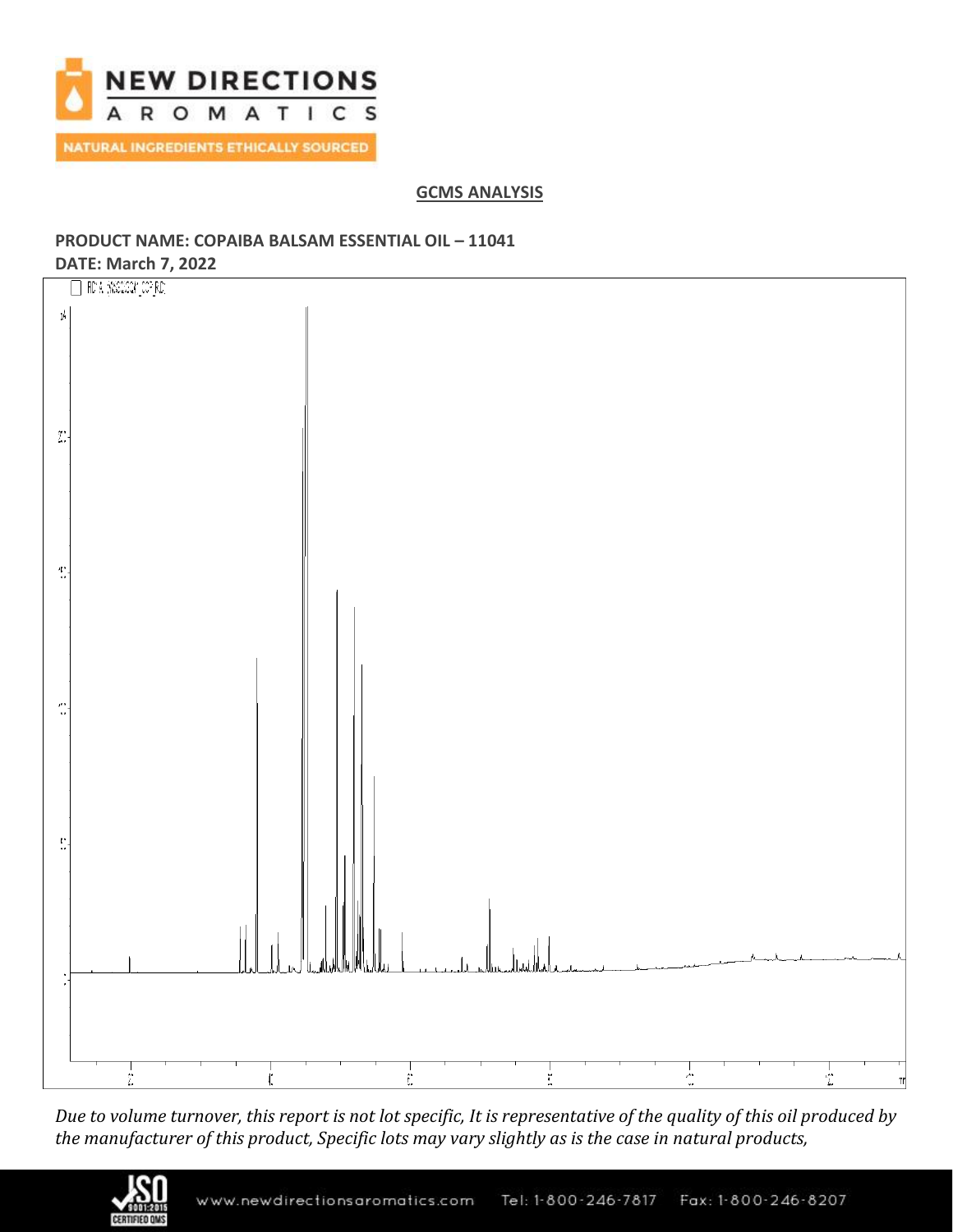

# **GCMS ANALYSIS** *(cont'd,)*

## **PRODUCT NAME: COPAIBA BALSAM ESSENTIAL OIL – 11041**

| <b>Peak</b>             | RT (min) | Compound                     | $\frac{9}{6}$ |
|-------------------------|----------|------------------------------|---------------|
| 1                       | 14,41    | p-MENTH-2-ENE                | 0,02          |
| $\overline{2}$          | 19,80    | cis-beta-OCIMENE             | 0,15          |
| $\overline{3}$          | 20,94    | trans-beta-OCIMENE           | 0,01          |
| $\overline{\mathbf{4}}$ | 29,54    | <b>ALLO-OCIMENE</b>          | 0,02          |
| 5                       | 35,62    | alpha-CUBEBENE               | 0,56          |
| 6                       | 36,08    | <b>ELEMENE ISOMER</b>        | 0,03          |
| $\overline{7}$          | 36,41    | delta-ELEMENE                | 0,54          |
| 8                       | 37,12    | <b>BICYCLOELEMENE</b>        | 0,08          |
| 9                       | 37,31    | <b>YLANGENE</b>              | 0,05          |
| 10                      | 38,05    | alpha-COPAENE                | 4,90          |
| 11                      | 40,16    | <b>CYPERENE</b>              | 0,36          |
| 12                      | 40,42    | alpha-GURJUNENE              | 0,04          |
| 13                      | 40,48    | <b>SESQUITERPENE</b>         | 0,04          |
| $\overline{14}$         | 41,07    | beta1-CUBEBENE               | 0,66          |
| 15                      | 41,73    | alpha-CEDRENE                | 0,02          |
| 16                      | 42,65    | COMPOUND Mw=206              | 0,15          |
| 17                      | 42,90    | <b>CEDRENE ISOMER</b>        | 0,03          |
| 18                      | 43,19    | alpha-cis-BERGAMOTENE        | 0,18          |
| 19                      | 43,38    | epsilon-CADINENE             | 0,11          |
| 20                      | 43,56    | <b>SESQUITERPENE</b>         | 0,06          |
| 21                      | 44,61    | alpha-trans-BERGAMOTENE      | 9,28          |
| 22                      | 31,86    | beta-ELEMENE                 | 0,05          |
| 23                      | 45,25    | beta-CARYOPHYLLENE           | 46,87         |
| 24                      | 45,33    | <b>SESQUITERPENE</b>         | 0,04          |
| 25                      | 45,61    | AROMADENDRENE                | 0,12          |
| 26                      | 45,92    | <b>SESQUITERPENE</b>         | 0,03          |
| 27                      | 46,06    | <b>GURJUNENE ISOMER</b>      | 0,04          |
| 28                      | 46,37    | <b>HIMACHALADIENE ISOMER</b> | 0,03          |
| 29                      | 46,77    | <b>SESQUITERPENE</b>         | 0,02          |
| 30                      | 47,07    | CADINA-3,5-DIENE             | 0,06          |

#### **Disclaimer & Caution:**

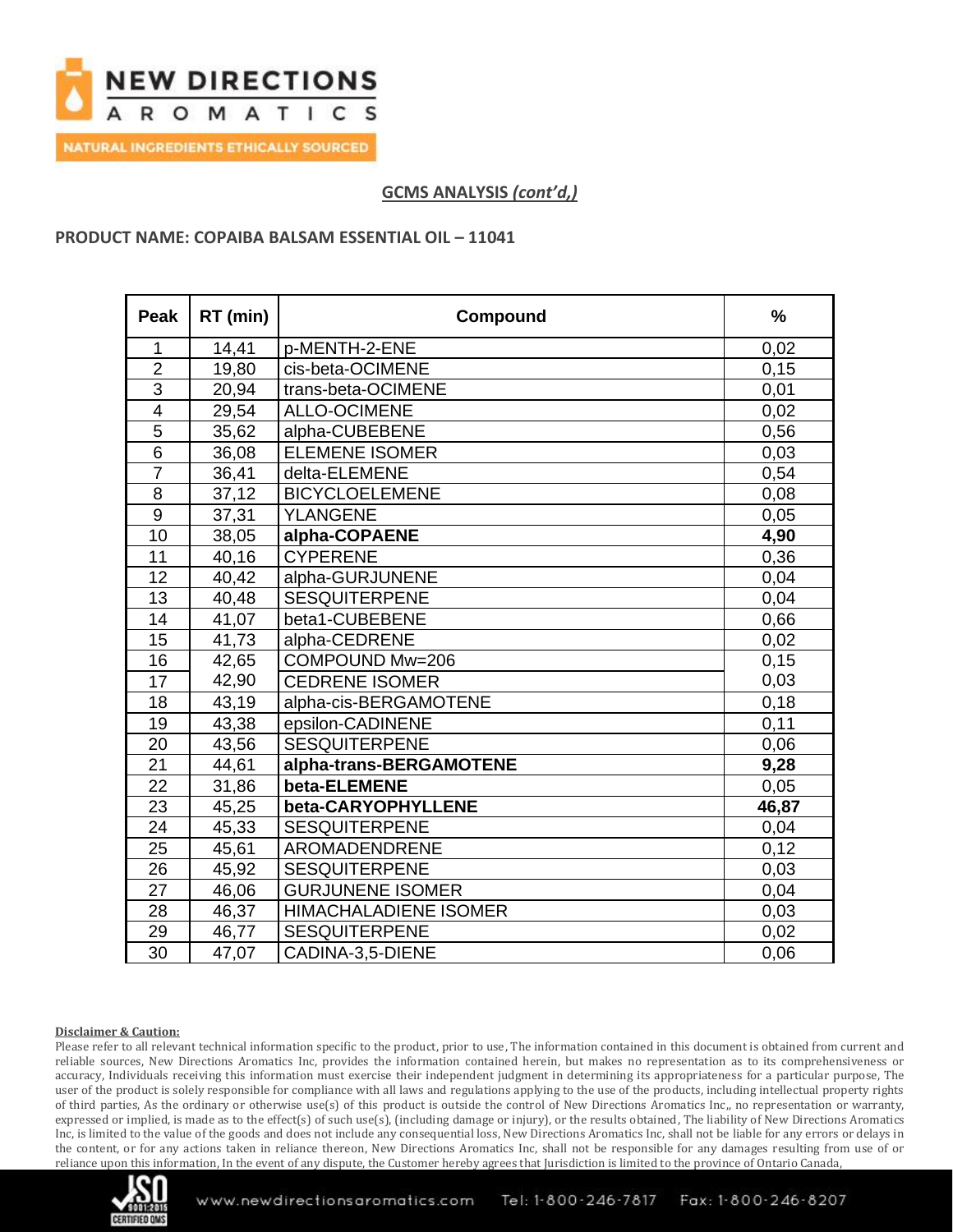

# **GCMS ANALYSIS** *(cont'd,)*

### **PRODUCT NAME: COPAIBA BALSAM ESSENTIAL OIL – 11041**

| <b>Peak</b>     | RT (min) | Compound                 | %    |
|-----------------|----------|--------------------------|------|
| 31              | 47,26    | beta-SANTALENE           | 0,12 |
| $\overline{32}$ | 47,50    | <b>GERMACRENE A</b>      | 0,21 |
| 33              | 47,89    | ALLO-AROMADENDRENE       | 0,39 |
| 34              | 47,95    | <b>FARNESENE ISOMER</b>  | 0,44 |
| 35              | 48,51    | <b>FARNESENE ISOMER</b>  | 0,09 |
| 36              | 48,91    | <b>ZONARENE</b>          | 0,19 |
| 37              | 49,08    | <b>SESQUITERPENE</b>     | 0,14 |
| 38              | 49,49    | alpha-HUMULENE           | 6,23 |
| 39              | 49,55    | E-beta-FARNESENE         | 0,47 |
| $\overline{40}$ | 49,78    | cis-4,5-MUUROLADIENE     | 0,06 |
| 41              | 49,92    | gamma-SELINENE           | 0,04 |
| 42              | 50,38    | Z-beta-FARNESENE         | 0,91 |
| 43              | 50,63    | gamma-MUUROLENE          | 1,45 |
| 44              | 50,83    | <b>CALARENE</b>          | 0,17 |
| 45              | 51,06    | gamma-CURCUMENE          | 0,11 |
| 46              | 51,21    | <b>LEDENE</b>            | 0,13 |
| 47              | 51,95    | <b>GERMACRENE D</b>      | 5,63 |
| 48              | 51,99    | MUUROLADIENE ISOMER      | 0,07 |
| 49              | 52,22    | <b>CADINENE ISOMER</b>   | 0,28 |
| 50              | 52,45    | beta-SELINENE            | 0,81 |
| 51              | 52,60    | <b>SESQUITERPENE</b>     | 0,18 |
| 52              | 52,70    | alpha-SELINENE           | 0,43 |
| 53              | 52,77    | alpha-MUUROLENE          | 0,44 |
| 54              | 53,08    | beta-BISABOLENE          | 4,19 |
| 55              | 53,16    | <b>SESQUITERPENE</b>     | 0,27 |
| 56              | 53,31    | <b>BICYCLOGERMACRENE</b> | 0,50 |
| 57              | 53,81    | beta-CURCUMENE           | 0,13 |
| 58              | 54,00    | <b>SESQUICINEOLE</b>     | 0,04 |
| 59              | 54,32    | E,E-alpha-FARNESENE      | 0,03 |
| 60              | 54,78    | delta-CADINENE           | 2,60 |

#### **Disclaimer & Caution:**

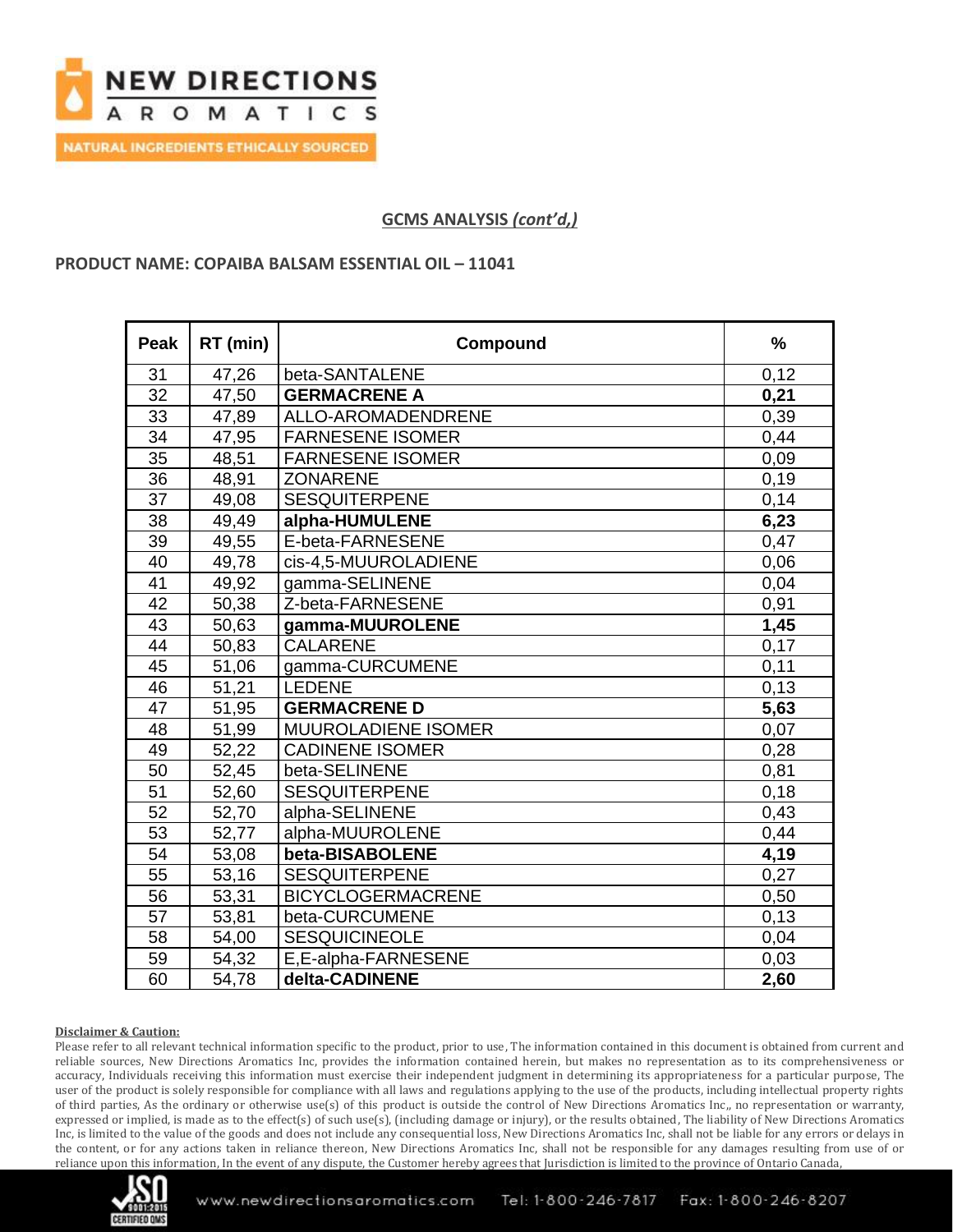

**NATURAL INGREDIENTS ETHICALLY SOURCED** 

# **GCMS ANALYSIS** *(cont'd,)*

## **PRODUCT NAME: COPAIBA BALSAM ESSENTIAL OIL – 11041**

| <b>Peak</b>     | RT (min) | Compound                      | $\frac{0}{0}$ |
|-----------------|----------|-------------------------------|---------------|
| 61              | 54,86    | gamma-CADINENE                | 0,28          |
| 62              | 55,02    | delta-SELINENE                | 0.04          |
| 63              | 55,53    | beta-SESQUIPHELLANDRENE       | 0,49          |
| 64              | 55,72    | alpha-CURCUMENE               | 0,10          |
| 65              | 55,78    | trans-alpha-BISABOLENE        | 0,44          |
| 66              | 55,98    | <b>SELINADIENE ISOMER</b>     | 0,05          |
| 67              | 56,21    | CADINA-1,4-DIENE              | 0,10          |
| 68              | 56,79    | alpha-AMORPHENE               | 0,09          |
| 69              | 58,86    | <b>GERMACRENE B</b>           | 0,46          |
| 70              | 59,07    | <b>CALAMENENE</b>             | 0,05          |
| $\overline{71}$ | 61,39    | OXYGENED COMPOUND Mw=208      | 0,04          |
| 72              | 62,22    | epi-CUBEBOL                   | 0,04          |
| 73              | 63,68    | alpha-CALACORENE              | 0,06          |
| $\overline{74}$ | 65,05    | <b>PALUSTROL</b>              | 0,04          |
| 75              | 65,92    | <b>CUBEBOL</b>                | 0,05          |
| 76              | 66,86    | <b>ISOCARYOPHYLLENE OXIDE</b> | 0,04          |
| 77              | 67,36    | <b>CARYOPHYLLENE OXIDE</b>    | 0,17          |
| 78              | 67,82    | <b>EUDESMOL ISOMER</b>        | 0,03          |
| 79              | 68,15    | SESQUITERPENOL Mw=222         | 0,12          |
| 80              | 69,81    | <b>LEDOL</b>                  | 0,06          |
| 81              | 70,07    | epoxy-6,7-HUMULENE            | 0,04          |
| 82              | 70,34    | SESQUITERPENIC EPOXIDE        | 0,03          |
| 83              | 70,97    | CARYOPHYLLENOL                | 0,36          |
| 84              | 71,11    | SESQUITERPENOL                | 0,03          |
| 85              | 71,35    | <b>JUNEOL</b>                 | 0,95          |
| 86              | 71,40    | epi-CUBENOL                   | 0,11          |
| 87              | 71,65    | <b>CUBENOL</b>                | 0,12          |
| 88              | 72,14    | <b>GLOBULOL</b>               | 0,06          |
| 89              | 72,60    | <b>VIRIDIFLOROL</b>           | 0,09          |
| 90              | 72,84    | <b>GUAIOL</b>                 | 0,04          |

#### **Disclaimer & Caution:**

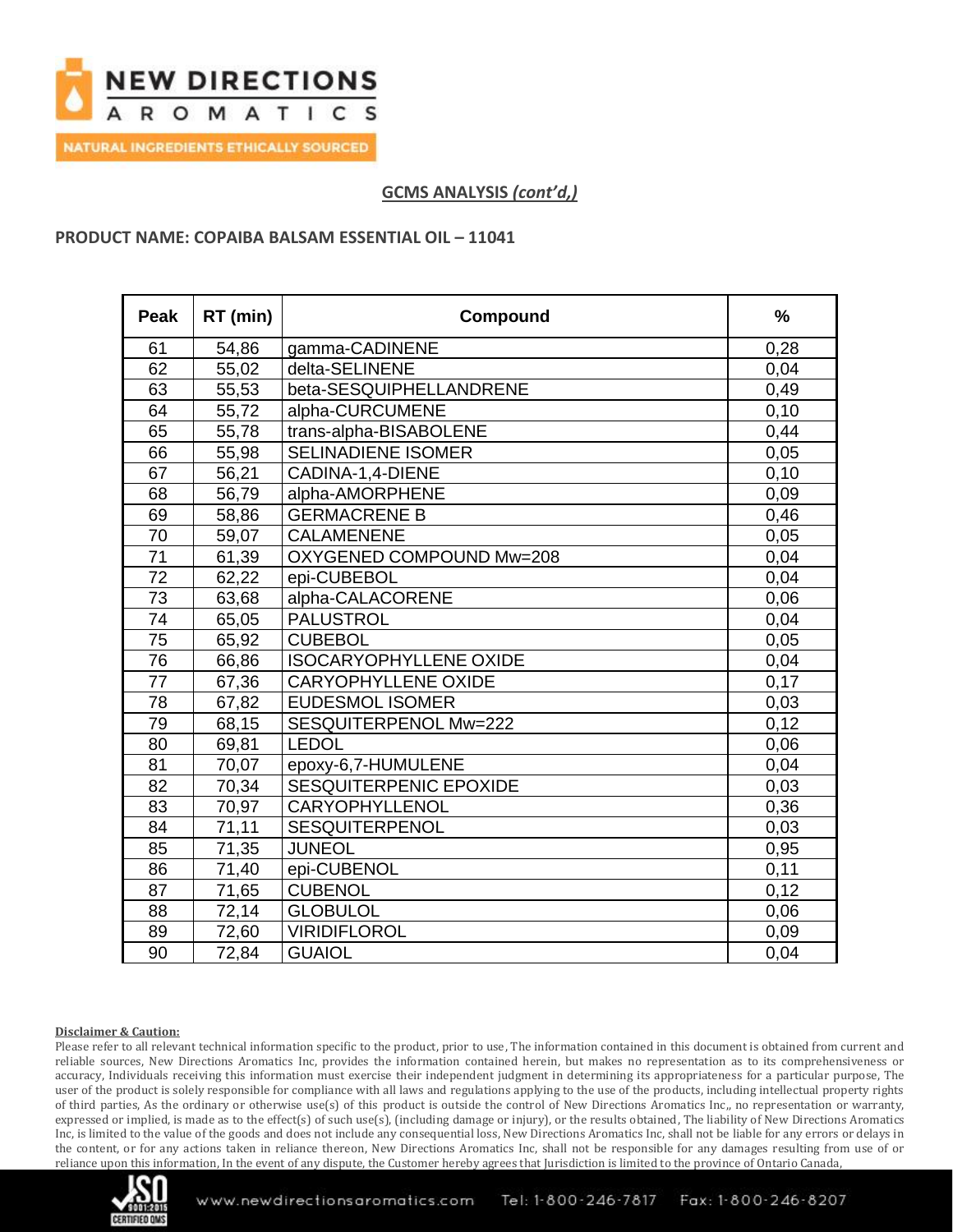

**NATURAL INGREDIENTS ETHICALLY SOURCED** 

# **GCMS ANALYSIS** *(cont'd,)*

## **PRODUCT NAME: COPAIBA BALSAM ESSENTIAL OIL – 11041**

| <b>Peak</b> | RT (min) | Compound                       | %     |
|-------------|----------|--------------------------------|-------|
| 91          | 73,54    | <b>AROMATIC COMPOUND</b>       | 0,02  |
| 92          | 73,71    | 10-epi-gamma-EUDESMOL          | 0,02  |
| 93          | 74,18    | <b>ROSIFOLIOL</b>              | 0,02  |
| 94          | 74,55    | SPATHULENOL                    | 0,04  |
| 95          | 74,73    | DIHYDROISOCARYOPHYLLENE Mw=206 | 0,24  |
| 96          | 75,21    | <b>COPAENOL ISOMER</b>         | 0,16  |
| 97          | 75,66    | <b>COPAENOL ISOMER</b>         | 0,06  |
| 98          | 75,81    | <b>SESQUITERPENOL</b>          | 0,06  |
| 99          | 76,02    | beta-BISABOLOL                 | 0,03  |
| 100         | 76,10    | <b>SESQUITERPENIC EPOXIDE</b>  | 0,11  |
| 101         | 76,23    | <b>SESQUITERPENOL</b>          | 0,06  |
| 102         | 76,58    | <b>SESQUITERPENOL</b>          | 0,07  |
| 103         | 76,90    | <b>T-CADINOL</b>               | 0,15  |
| 104         | 77,69    | alpha-MUUROLOL                 | 0,31  |
| 105         | 78,04    | <b>SESQUITERPENOL</b>          | 0, 10 |
| 106         | 78,24    | delta-CADINOL                  | 0,37  |
| 107         | 78,29    | SESQUITERPENOL                 | 0,08  |
| 108         | 78,84    | <b>SESQUITERPENOL</b>          | 0,06  |
| 109         | 79,11    | epi-alpha-BISABOLOL            | 0,10  |
| 110         | 79,24    | alpha-BISABOLOL                | 0,07  |
| 111         | 79,38    | alpha-EUDESMOL                 | 0,05  |
| 112         | 79,84    | alpha-CADINOL                  | 0,47  |
| 113         | 80,68    | COMPOUND Mw=272                | 0,04  |
| 114         | 80,85    | EUDESMA-7(11)-EN-4-OL          | 0,09  |
| 115         | 82,50    | SESQUITERPENOL Mw=222          | 0,03  |
| 116         | 82,96    | <b>JUNIPER CAMPHOR</b>         | 0,09  |
| 117         | 83,44    | DITERPENE Mw=272               | 0,02  |
| 118         | 86,47    | SESQUITERPENIC EPOXIDE         | 0,03  |
| 119         | 87,59    | KAUR-16-ENE Mw=272             | 0,07  |
| 120         | 92,49    | <b>AROMATIC COMPOUND</b>       | 0,06  |

#### **Disclaimer & Caution:**